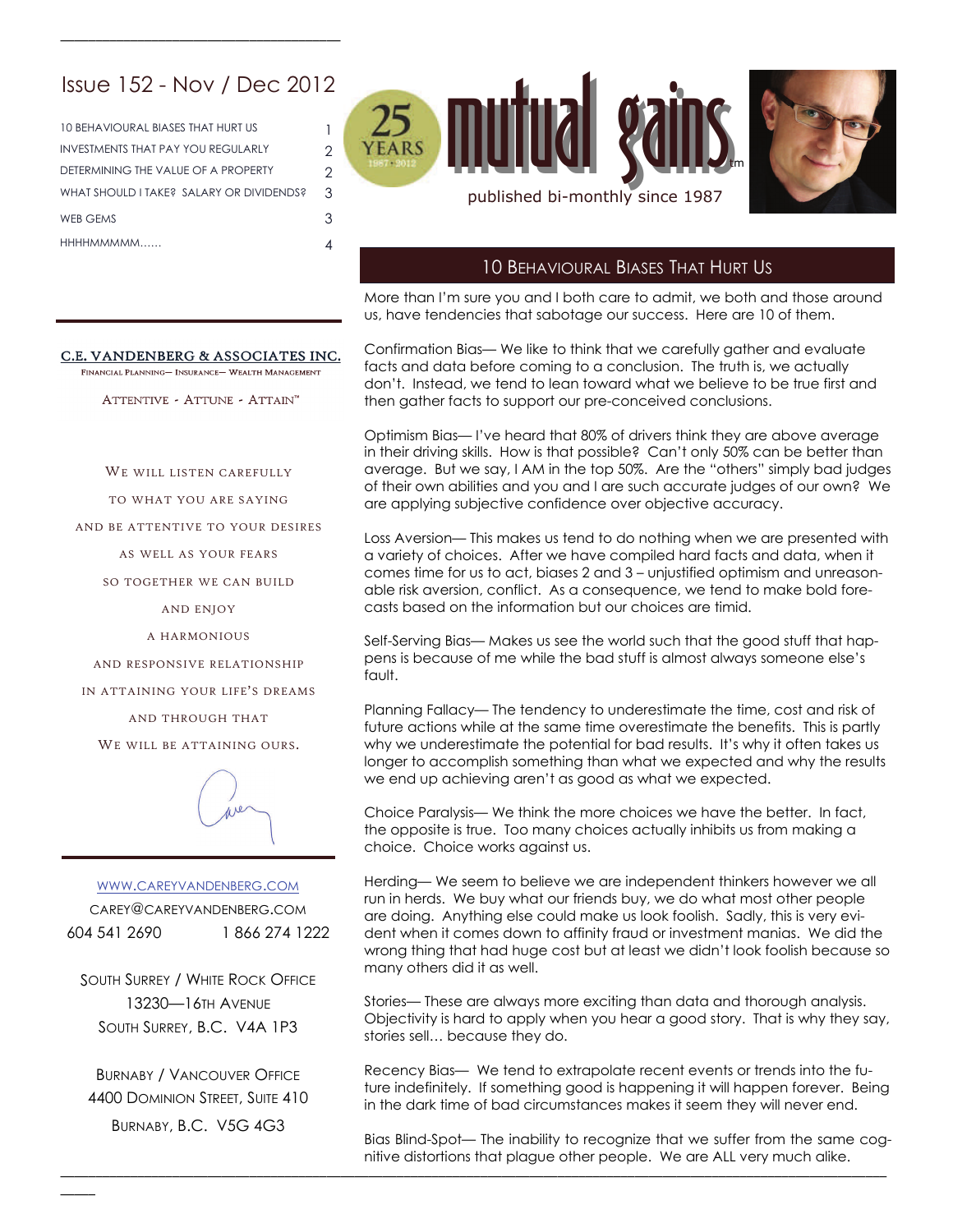# INVESTMENTS THAT PAY YOU MONTHLY OR QUARTERLY

\_\_\_\_\_\_\_\_\_\_\_\_\_\_\_\_\_\_\_\_\_\_\_\_\_\_\_\_\_\_\_\_\_\_\_\_\_\_\_\_\_\_\_\_\_\_\_\_\_\_\_\_\_\_\_\_\_\_\_\_\_\_\_\_\_\_\_\_\_\_\_\_\_\_\_\_\_\_\_\_\_\_\_\_\_\_\_\_\_\_\_\_\_\_\_\_\_\_\_\_\_\_\_\_\_\_\_\_\_\_\_\_\_\_\_\_\_\_

There is strong demand for investments that payout interest, dividends or some other distribution on a regular basis. This demand isn't surprising. You have interest rates that are expected to remain low for a few years at least and a demographic shift in the developed world that is having more and more people retiring, creating a increasing demand for investments that pay out income to their owners consistently. Here are a few categories of those investments:

Corporate Bonds— There are several kinds of bonds that I'll put under this category. Floating Rate bonds which are short term loans to companies, Investment Grade bonds which are issued by companies with strong financials and High Yield bonds, those being offered by companies whose financials are less than stellar. Interest rates around 6%.

Emerging Market Government Bonds— Interest rates in the more developed countries are low however their debt is generally on the high side. Government bonds of other countries such as those in Eastern Europe, South America and Africa offer much higher interest rates AND their governments as a whole are in much better financial shape than the bigger countries. A mix of bonds within the emerging markets pay approximately 3—4%.

Real Estate Investment Trusts— These are pools of real estate assets including office buildings, shopping malls and multi family residential buildings. The rents that come first pay all the expenses of the buildings and the remainder is paid out to investors. Net income paid out is in the 6—7% range.

Infrastructure— Airports, bridges, highways, water and sewage facilities, ports and even universities, hospitals and prisons. Governments are deeply in debt and they are partnering with private companies to run these. The private company in simple terms get a piece of the revenue and this is passed on to owners of the infrastructure company. We are currently seeing the biggest sale of infrastructure assets by governments in Europe (Milan Airport is a recent example). This is a sign of the times where governments are way behind in upgrading their infrastructure, much like the 50's and 60's and you as a person with money to invest can participate. Yields in this sector average around 4—5%.

Dividend Paying Companies— These are generally big name companies that you are familiar with. Companies that supply all of us, in Canada or around the world, food (Nestle), banking and mortgages (TD), software (Microsoft), drugs (GlaxoSmithKline), transportation (Toyota), entertainment (Disney), holidays (Carnival Cruises), coffee shops (Starbucks) etc. Virtually everything anyone in the world spends money on is to a company that pays a dividend. Because everything we pay for slowly goes up in price, so do company dividends… along with the share price. Owning these is a basic wealth creating engine that has been with us for 100's of years. Dividends average 3%.

Of course, it is very time consuming to go through an in depth process to make sure you are getting investments that are sound and not overpriced and you shouldn't just focus on yield. Also, it is very hard to take emotion out choosing the right investments. It is for these reasons, there are portfolios available that will fit with what works best for you, so you can diversify your investment dollars and enjoy a steady paying monthly income that should increase over time.

#### DETERMINING THE INVESTMENT VALUE OF A PROPERTY

Our homes. Most of us would agree, that owning a home is the single best investment that one can make. History and our experience of it, has shown that a home can be expected to increase in value over time.

When buying a home you can't look at it from a pure valuation perspective however. It is bought for reasons that are more about lifestyle and a good, stable place to raise a family as well as the fact you will probably own it for most of your life. If you pay too much for it, that really shouldn't matter much because it will have 20 to 50 years or more to spread out what you paid and what it was really worth. Also, when you sell your own home, the gains you make are completely tax free which adds to the significant benefits of owning a home

When making an investment strictly for that singular purpose of making money there are various valuation calculations that should be made prior. This is something that is not often done since the attractiveness of a property (location, how we feel when we are there, and the fact we can talk about it) is usually done from a purely emotional level.

When buying a property for rental purposes, a more detailed financial analysis must be done in order for the investment to have a higher potential to work in your favour. In other words, what is the true value of this property when applying very important, fundamental investment ratios?

The easiest calculation you can use with residential property is the Home Price to Rent ratio. This is simply the rent you will collect on an annual basis versus what the property is priced at. In commercial property a more detailed variation of this calculation is used, the sum of which is called a "Cap Rate". This is the net operating income of the property (the actual income after paying ALL expenses related to the property) divided by the price of the property. It is the

\_\_\_\_\_\_\_\_\_\_\_\_\_\_\_\_\_\_\_\_\_\_\_\_\_\_\_\_\_\_\_\_\_\_\_\_\_\_\_\_\_\_\_\_\_\_\_\_\_\_\_\_\_\_\_\_\_\_\_\_\_\_\_\_\_\_\_\_\_\_\_\_\_\_\_\_\_\_\_\_\_\_\_\_\_\_\_\_\_\_\_\_\_\_\_\_\_\_\_\_\_\_\_\_\_\_\_\_\_\_\_\_\_\_\_\_\_\_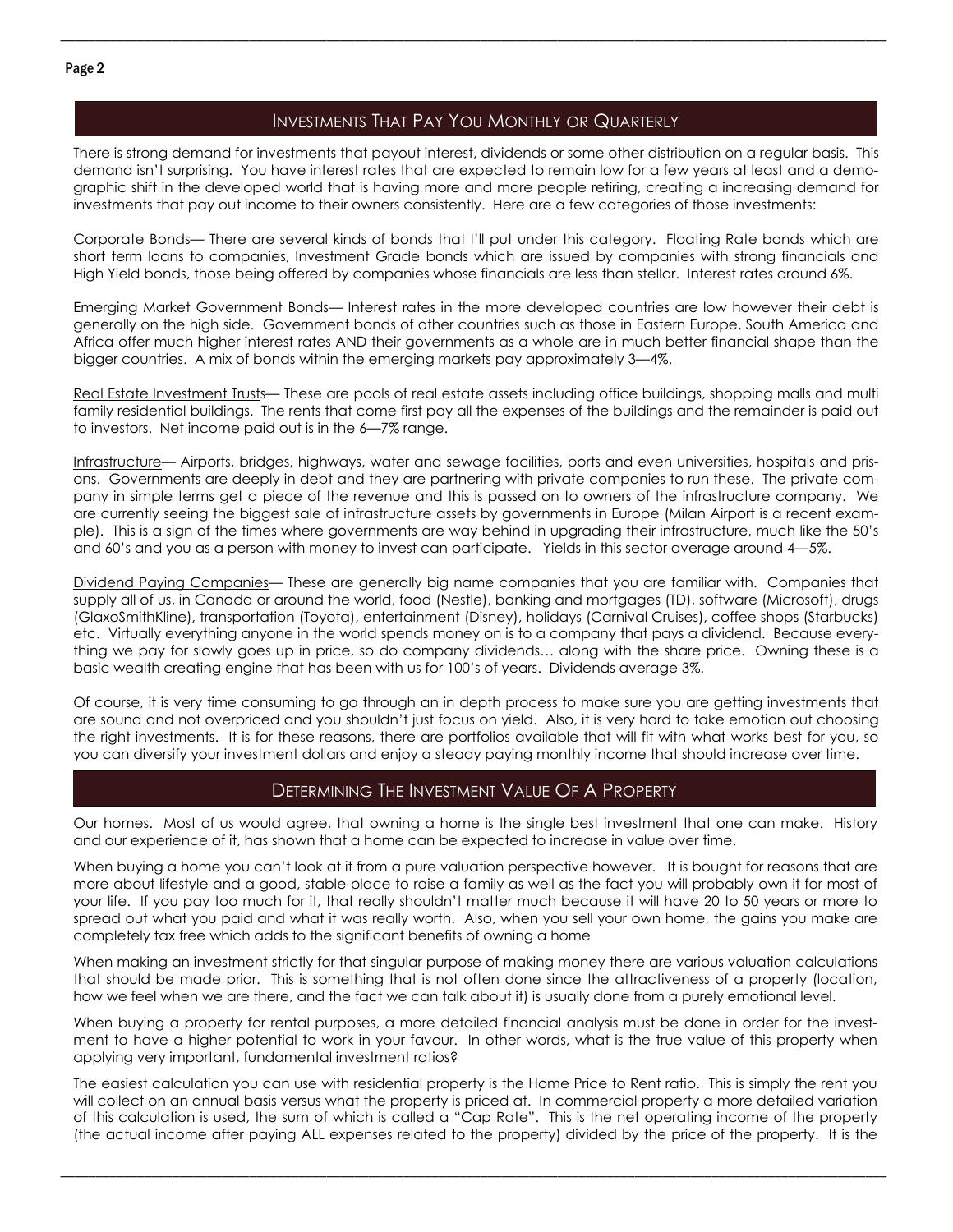#### *(Continued from page 2)*

"cap rate" (capitalization rate) that is used to determine the value of a property. Usually properties that are older and have 1 or only a few small tenants, as  $25$ well as properties in smaller, less economically diversified cities have higher cap rates because that income is less stable. These factors should be worked into the analysis of ANY rental property.

To the right is a chart that shows Home Price-to-Rent ratio for the Canadian market as a whole going back to 1980. As you can see, the residential real estate market over the past 10 years has shot way past normal levels. If you were to look at Vancouver in isolation, it is off the chart when compared to ANY U.S. city at it's peak price. When contrasted with any country in the world, Canada as a whole has the highest House Price-to-Rent ratios… anywhere.

**Canada: Home Price-to-Rent Ratio**  $(z\text{-score})$ 

\_\_\_\_\_\_\_\_\_\_\_\_\_\_\_\_\_\_\_\_\_\_\_\_\_\_\_\_\_\_\_\_\_\_\_\_\_\_\_\_\_\_\_\_\_\_\_\_\_\_\_\_\_\_\_\_\_\_\_\_\_\_\_\_\_\_\_\_\_\_\_\_\_\_\_\_\_\_\_\_\_\_\_\_\_\_\_\_\_\_\_\_\_\_\_\_\_\_\_\_\_\_\_\_\_\_\_\_\_\_\_\_\_\_\_\_\_\_



Source: CREA, Statistics Canada, Gluskin Sheft

The main drivers of such euphoric residential proper-

ty prices has been a combination of interest rates at unprecedented, ultra low levels for such a long period of time and the fact that we didn't go through a banking crisis like many other countries did. People kept on borrowing and buying. When interest rates rise, many people will be higher carrying costs on their mortgaged properties and if the ratios are stretched at todays low interest rate levels, people may be forced to sell properties they can't afford to hold onto anymore or prices will remain flat until rents and incomes catch up. How it will play out, remains to be seen.

### HOW SHOULD I PAY MYSELF, SALARY OR DIVIDENDS?

As an owner and active "employee" of an incorporated small business, one thing you have to tackle is how to get money out of the company and paid to you, so you can use it for your personal expenses. Of course, you want to do that in as tax effective a way as possible.

With a salary you pay yourself just like any other employee is paid by a company. CPP contributions have to go to the government and you personally, have to pay the appropriate amount of tax. The difference is that, with you being the owner of the company and the employee, you have to pay both halves of the required CPP contributions (4.95% of paid income x 2 for a total of 9.9%).

Because of this, I often come across the misconception that dividends should be taken instead of salary. "Why would anyone pay CPP contributions if they don't have to? Plus, taxes on dividends are lower." Those are both true however, salary is a tax deduction to the company whereas dividends are not. So, although you are paying lower tax personally, your own company is paying more tax. Yes, corporate and personal taxes on the dividends are lower on salary but it isn't as simple as just that.

The largest part of the extra expense of taking salary versus taking dividends is the CPP contributions you have to make when taking salary. Sure, CPP contributions are an expense, but unlike income tax, with CPP contributions you accumulate a future benefit; being able to collect CPP income when you are retired. When you only take dividends and aren't making CPP contributions and thus you won't collect CPP later on in life. Taking dividends requires a discipline to set aside the money you are not making in CPP contributions so as to create the same kind of income you would get from CPP.

There are a few additional considerations to take into account, including the option of taking a combination of both salary and dividends. However the deciding factors are a) if you think you can earn a better return than the Canada Pension Plan can and b) expect not to need retirement income as long as the average person because you'll be working longer or are betting you will die prematurely, dividends may suit you just fine. Remember however, you have to be right on all counts if dividends are to be proven as your best option.

#### WEB GEMS

 $\overline{\phantom{a}}$ 

\_uments very quickly. Remember, this is only a stop gap measure until you get face to face advice.  $\hfill\blacksquare$ [Www.lawdepot.ca](http://www.lawdepot.ca) — Getting to a Lawyer or Notary to do up a legal document is an often procrastinated "must do". I always advise my clients to seek the personal advice of professional however, sometimes you need something done NOW, when you think of it and are motivated to do it. [Lawdepot](http://www.lawdepot.ca) is a site where you can create customized legal doc-